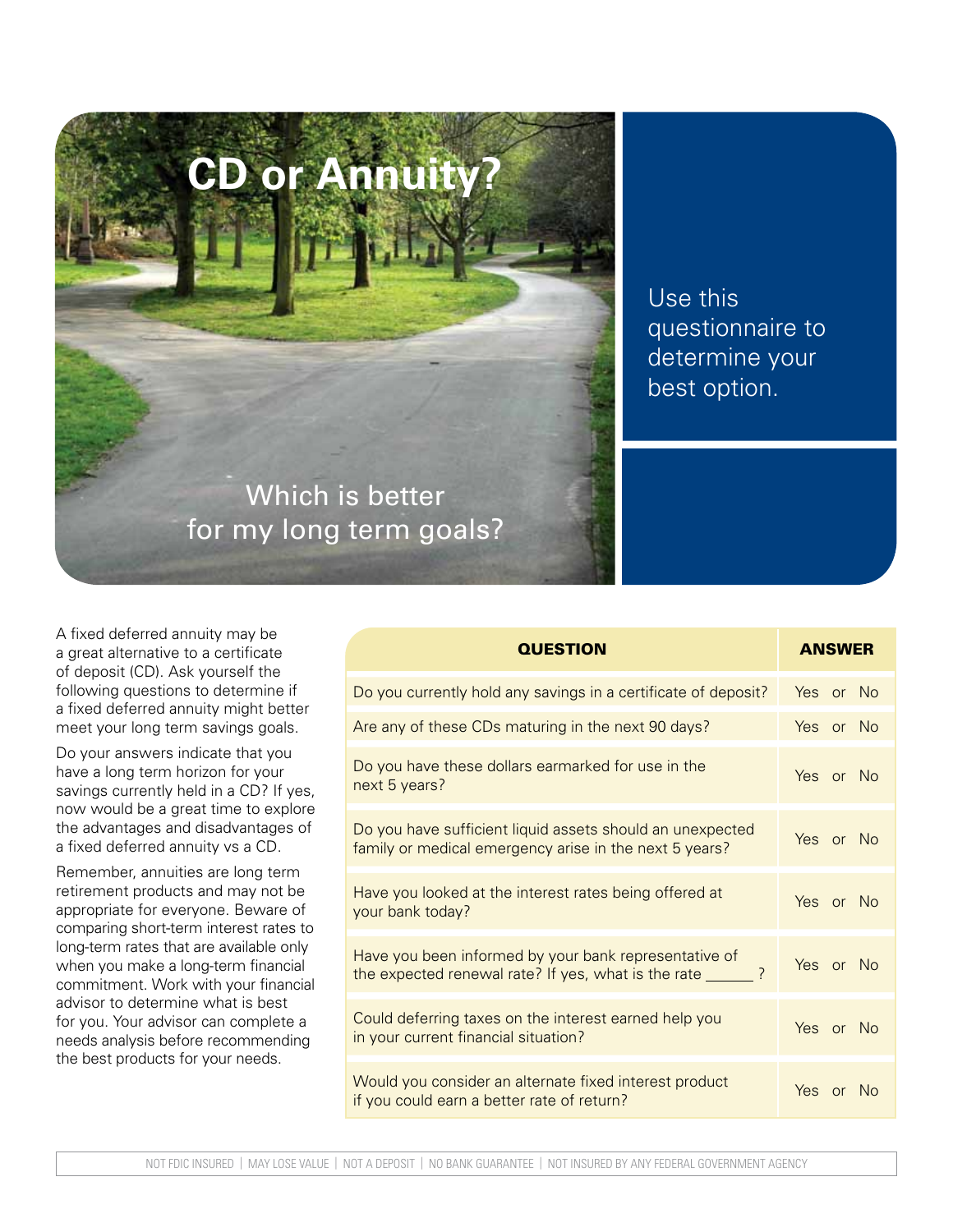## Annuities vs. CDs

Many people are familiar with traditional certificates of deposit and may purchase them because CDs are what they've always used. However, based upon current federal income tax laws, tax-deferred fixed annuities can be an excellent alternative to CDs for the right person. As with any financial product, issues such as age, income and suitability should be considered when making financial decisions.



|                                                             | <b>Tax-Deferred Annuities</b>                                                                                                                                                                                                        | <b>Certificates of Deposit</b>                                                                                                                                                                                                               |
|-------------------------------------------------------------|--------------------------------------------------------------------------------------------------------------------------------------------------------------------------------------------------------------------------------------|----------------------------------------------------------------------------------------------------------------------------------------------------------------------------------------------------------------------------------------------|
| <b>Reporting and</b><br><b>Taxing of</b><br>Interest Income | The interest income from a tax-deferred<br>annuity is neither reportable nor taxable<br>until it is withdrawn, when clients are no<br>longer in their peak earning years and most<br>likely are in a lower tax bracket. <sup>1</sup> | The interest income from a traditional<br>CD is both reportable and taxable as it<br>is earned, regardless of whether it is<br>received or left to accumulate. <sup>1</sup>                                                                  |
| <b>Effect on Social</b><br><b>Security Benefits</b>         | Interest income from a tax-deferred annuity<br>is not reportable until withdrawn; it is<br>not included in the calculations for Social<br>Security crossover taxation, preserving the<br>value of Social Security benefits.          | The interest income from a traditional<br>CD is included in the calculations used<br>to determine taxation on Social Security<br>benefits. Both taxable and tax-free<br>earnings are reportable and must be<br>included in this calculation. |
| Withdrawal<br><b>Charge Schedule</b>                        | Generally, tax-deferred annuities are<br>long-term instruments where the insurer<br>imposes a schedule of declining early<br>withdrawal charges, which are generally<br>entirely eliminated after a designated<br>period of time.    | Traditional CDs are generally intended for<br>short-term investment and have preset<br>early withdrawal penalties that vary<br>according to the term. These penalties are<br>renewed every time the CD is renewed.                           |
| Emergency<br><b>Access</b>                                  | Depending on the type of annuity selected<br>and its provisions, penalty-free withdrawal<br>options may be available to clients so they<br>can access a portion of their funds. <sup>1</sup>                                         | Funds in a CD cannot be accessed in full<br>or in part during its term without incurring<br>withdrawal penalties. <sup>1</sup>                                                                                                               |
| <b>Loss Protection</b>                                      | Tax-deferred annuities are not FDIC-insured:<br>however, they are backed by the financial<br>strength of the insurer, without federal<br>limitations as to denomination or styling.                                                  | CDs are insured by the FDIC up to<br>\$250,000 per account, per institution,<br>through Dec. 31, 2013. However, effective<br>Jan. 1, 2014, CDs are only insured by the<br>FDIC up to \$100,000.                                              |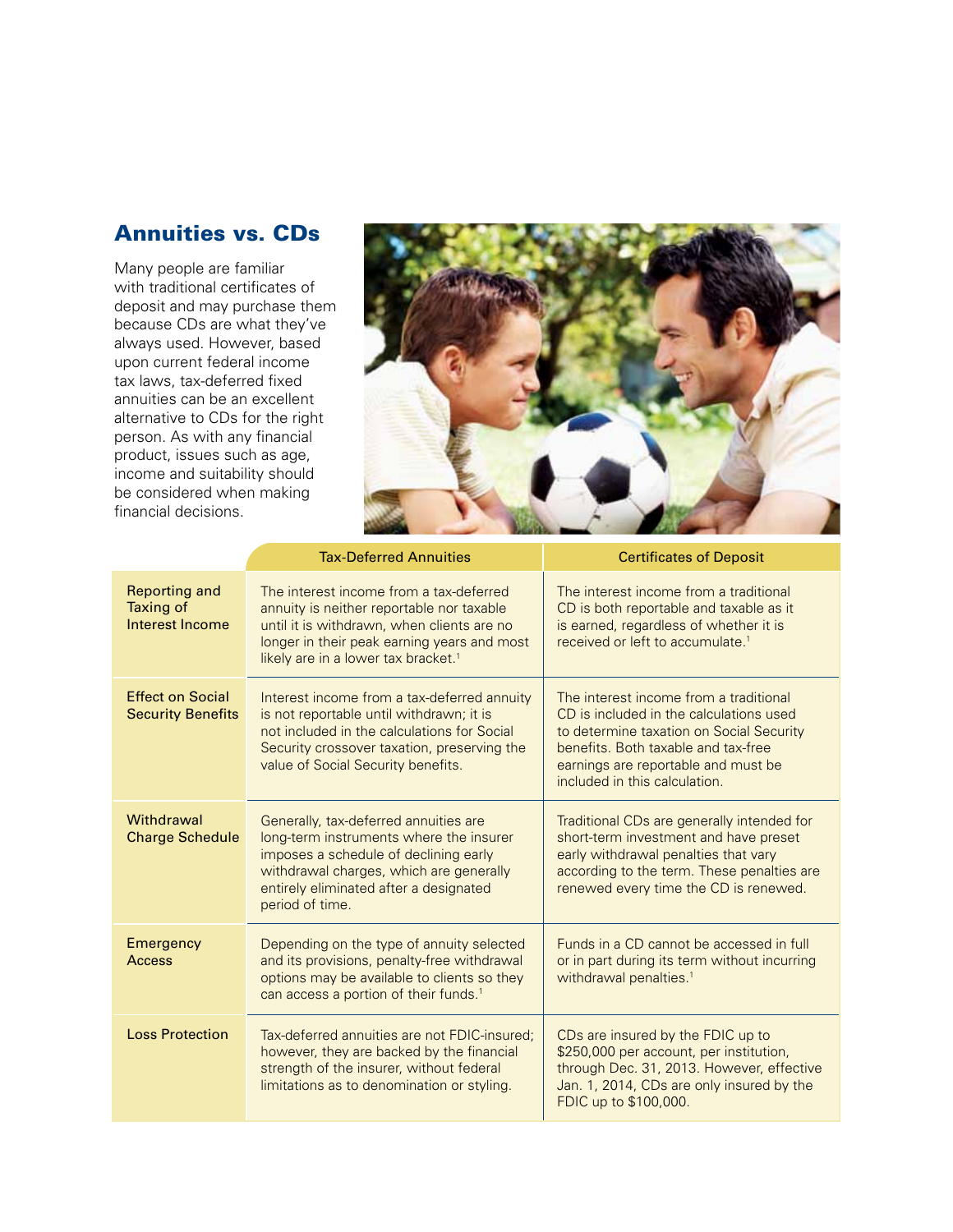## Tax-Deferred Accumulation Brings Strength to Your Retirement

This example is used for illustrative purposes only. The return is not indicative of any specific product and is not intended to be a projection of future values. Sales charges and administrative fees are not taken into account and would reduce the tax-deferred performance shown if they were. Actual results will vary.

Actual returns will vary depending on your specific tax rate (which may be more or less than the figures shown). A lower tax rate on capital gains and dividends would make any gains in the taxable account more favorable. You should consider your investment time horizon and tax brackets, both current and anticipated.

For specific tax advice, please speak to your tax advisor.

**SCENARIO:** 

\$100,000 Principal 6% hypothetical net rate of return2 28% federal tax bracket



1 Withdrawals from tax-deferred annuities prior to age 59 ½ may result in a 10 percent federal income tax penalty based on current federal tax law. This information should not be construed as legal or tax advice. Consult a tax advisor regarding your specific situation.

2 Hypothetical rate used for illustrative purposes only. Not intended to project future incomes.